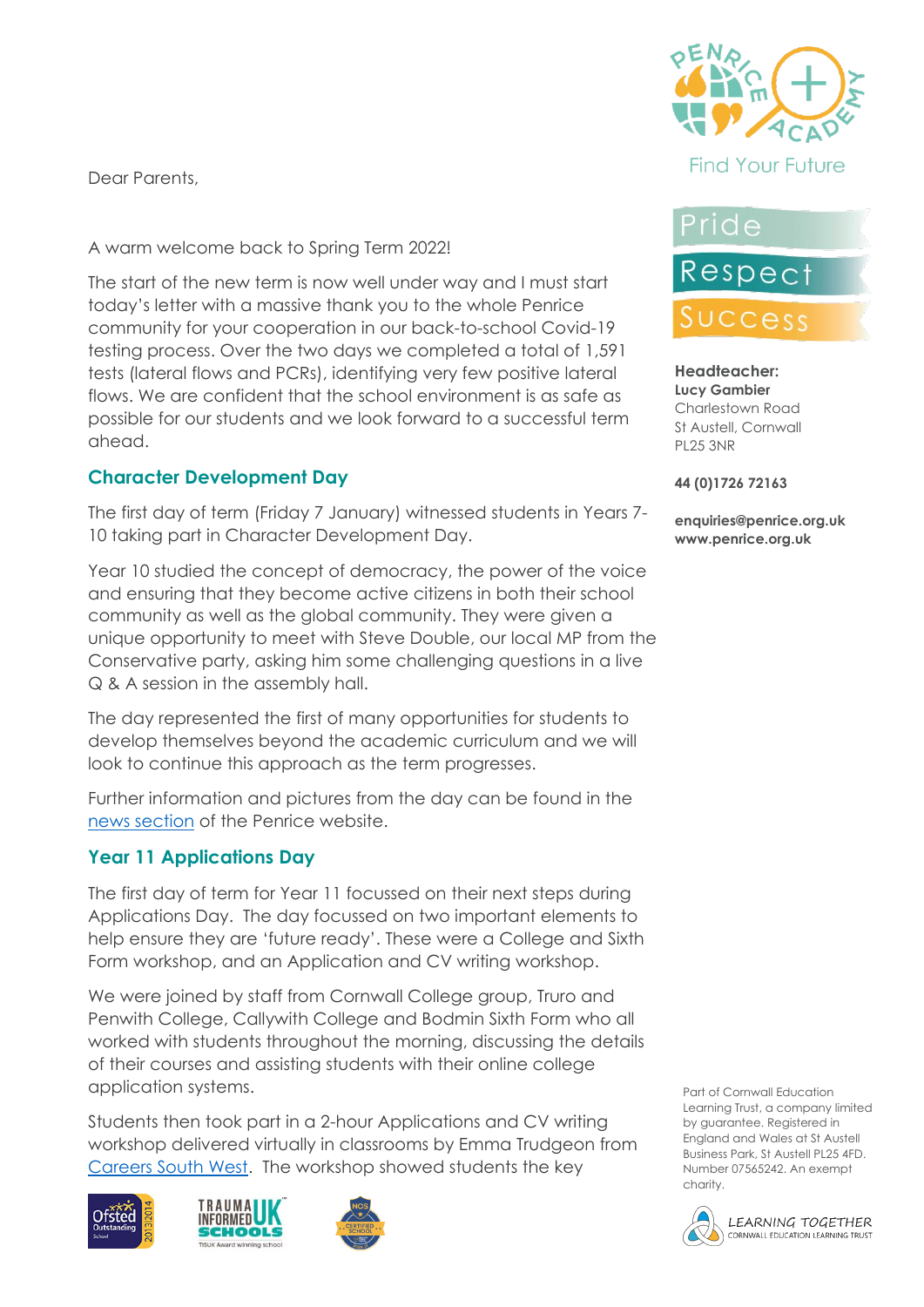elements on creating successful applications and CVs for future employment; equally relevant to those thinking about applying for apprenticeships this year and those wishing to do part time work whilst studying at college, or even those looking to gain valuable work experience during the holiday periods.

Last Friday's work was bolstered on Wednesday with lunchtime dropin sessions from Truro College and Callywith College, answering any student queries related to applications. This drop-in activity will happen monthly until April.

#### **Year 11 PPE (Pre-Public Exam) Results**

A special mention for our Year 11 students who picked up their PPE results on Monday this week. There were numerous emotional phone calls home to parents as students shared their news with loved ones.

We hope that the entire PPE process has helped our students to feel better prepared for their final GCSE exams and we look forward to our talented Year 11 cohort taking on the real thing this summer.



#### **Ready to Learn Refresher**

We kickstarted Monday by refreshing students on our 'Ready to Learn' ethos, reminding pupils of a series of non-negotiables as we seek for them to take pride in their books, using them very much as a learning resource. As part of being ready to learn, we kindly ask you to ensure that your child has in their pencil case a pencil, a pen, a highlighter and a ruler as a minimum requirement.









Pride Respect Success

Part of Cornwall Education Learning Trust, a company limited by guarantee.

Registered in England and Wales at St Austell Business Park, St Austell PL25 4FD. Number 07565242. An exempt charity.

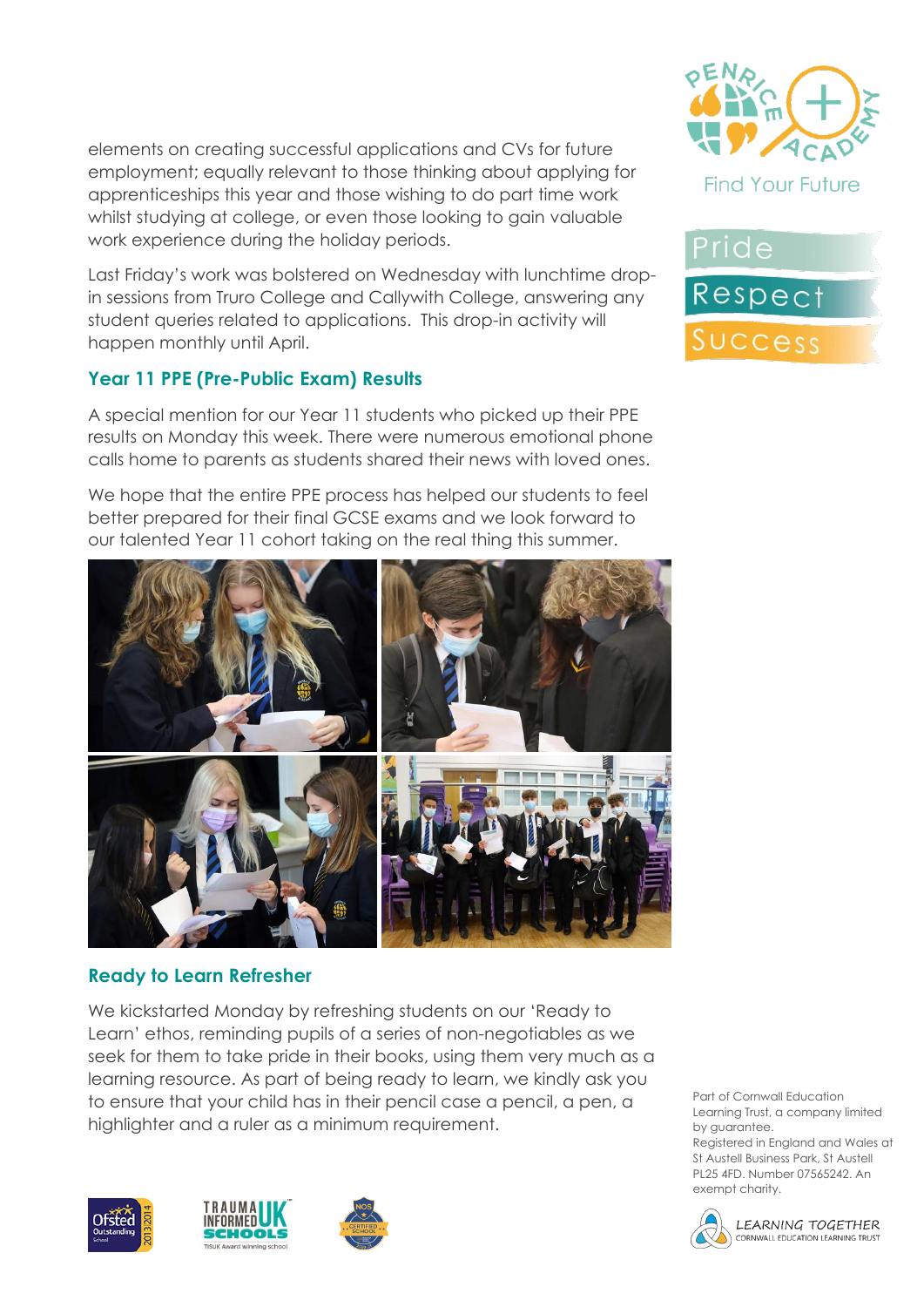### **Routine Vaccinations – Upcoming Dates**

The NHS School Immunisation Team plan on returning to school for routine childhood vaccinations later this term.

The dates are as follows:

- 3rd March
- 17th March
- 11th May

Nearer the time, you will receive a communication from the NHS School Immunisation Team via Penrice Academy with details on how to consent to your child receiving these vaccinations. If you do not consent your child will not be immunised.

At this current time, we do not have any information on whether a team will return to deliver further Covid-19 or Flu vaccinations. However, you can book your child's Covid-19 vaccination outside of school via the [gov.uk website.](https://www.nhs.uk/conditions/coronavirus-covid-19/coronavirus-vaccination/book-coronavirus-vaccination/) To book a flu vaccine, please speak to your GP.

#### **Harmful Sexual Behaviour**

#### *Message from Dave Lewis, Deputy Headteacher*

Since the issue of harmful sexual behaviours hit the national news last year, we have been working closely with the student body to ensure everyone continues to feel safe at Penrice Academy and understands the importance of building healthy relationships. During the Character Development Day on 7th January, each year group had the opportunity to participate in a tutor session designed to promote awareness of harmful sexual behaviour through activities, discussion and reflection.

The Children's Commissioner's office began a programme of work focussing on peer-on-peer abuse following the avalanche of testimonies on the Everyone's Invited website set up in March 2020, that highlighted the scale of the problems around harmful sexual behaviours. A surprising but overriding message from young people is that parents should start conversations with their children early.

Please [find here a link](https://www.childrenscommissioner.gov.uk/report/talking-to-your-child-about-online-sexual-harassment-a-guide-for-parents/?utm_source=16%20December%202021%20C19&utm_medium=Daily%20Email%20C19&utm_campaign=DfE%20C19) to the guidance released by the Commissioner to raise awareness and provide support.

#### **Covid-19 Isolation Period Update**

As I write this letter, the government has just announced a change of guidance on the isolation period required after testing positive for Covid-19. On Monday 17 January, the isolation period will be reduced to 5 full days, provided that you complete negative lateral flows on day 5 and the morning of day 6. This change will apply to











Part of Cornwall Education Learning Trust, a company limited by guarantee.

Registered in England and Wales at St Austell Business Park, St Austell PL25 4FD. Number 07565242. An exempt charity.

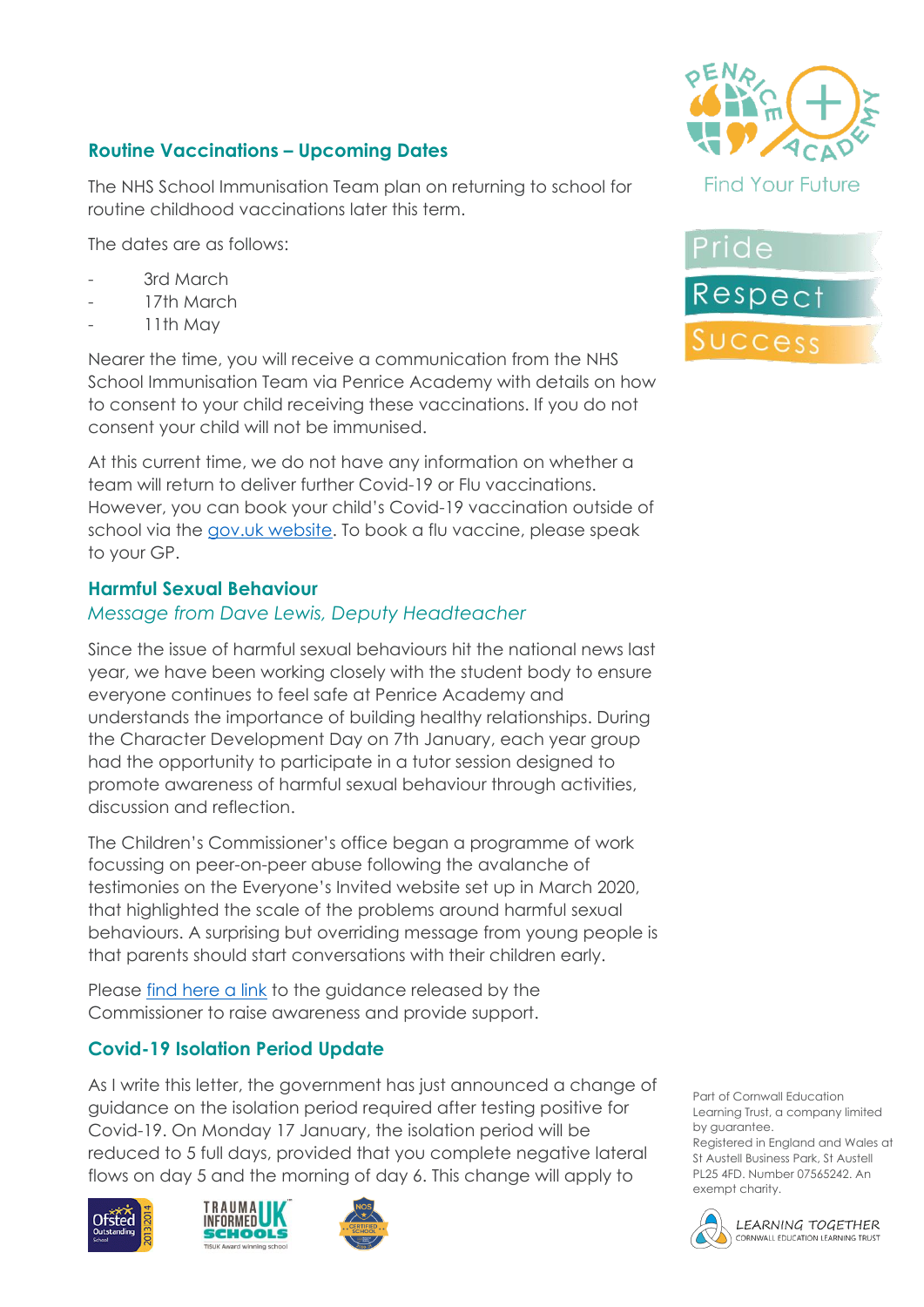Penrice students who test positive. Full information on the [BBC](https://www.bbc.co.uk/news/uk-59980505)  [website.](https://www.bbc.co.uk/news/uk-59980505)

#### **College Open Events – Change of Plan**

The previously advertised events of Truro College's IB Information Evening and Callywith's Open Evening will now be held virtually instead of face-to-face. Please visit the respective websites for further information.

#### **Year 10 Exam Support Sessions**

The first of our regular exam support sessions for Year 10 took place this week. Please encourage your son/daughter to attend if you feel they need additional support.



## Every Thursday | 3-4pm in CL1

## What's covered?

- Coping with the pressures of Year 10.
- How to increase my grade with simple strategies.
- Revision techniques, things that actually work for you!
- Answering exam questions "How do I start?!"
- Planning your answer.
- Literacy skills.
- Enhancing vocabulary through games.
- Plus anything else you want support with!

For further information, please email Miss Smith via ASmith1@penrice.org.uk







Part of Cornwall Education Learning Trust, a company limited by guarantee.

Registered in England and Wales at St Austell Business Park, St Austell PL25 4FD. Number 07565242. An exempt charity.



**LEARNING TOGETHER** CORNWALL EDUCATION LEARNING TRUST